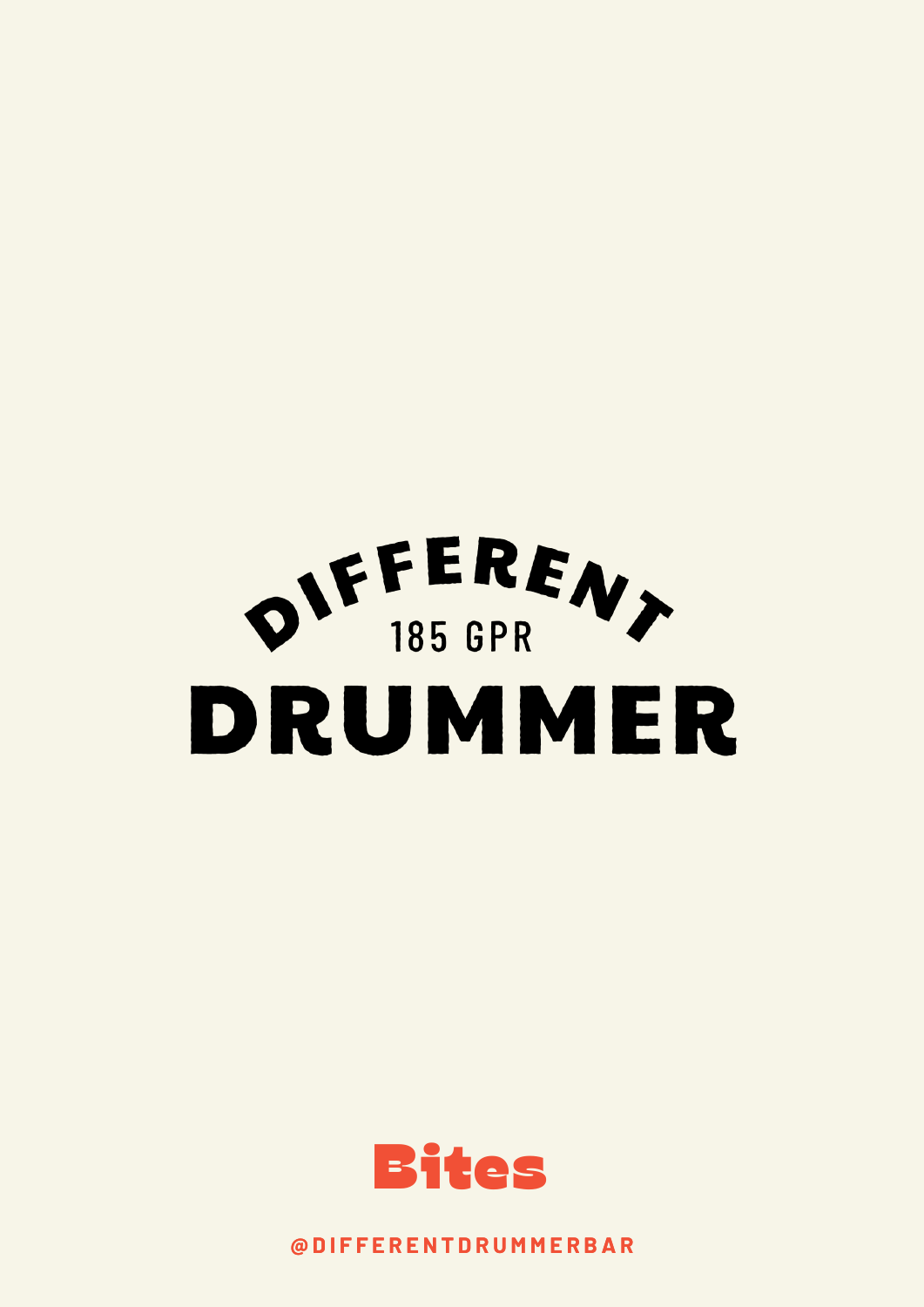

## **TO SHARE**

| <b>MARINATED OLIVES</b>                                  | 10 <sup>1</sup> | <b>WARM TURKISH BREAD</b>                                                                              | 16 |
|----------------------------------------------------------|-----------------|--------------------------------------------------------------------------------------------------------|----|
| made with pernod, star anise<br>and citrus (V, GF, VEGN) |                 | accompanied by a trio of dips: baba<br>ganoush, black olive tapenade and<br>sun-dried tomato (V, VEGN) |    |
| <b>VEGETABLE ARANCINI</b>                                | 17              |                                                                                                        |    |
| served with house-made                                   |                 | <b>CAULIFLOWER POPPERS</b>                                                                             | 17 |
| tomato sauce (V)                                         |                 | lightly curried and served with<br>smoked vegan aioli                                                  |    |
| <b>MAC 'N' CHEESE CUBES</b>                              | 16              | (V,GF, VEGN)                                                                                           |    |
| with truffle-infused cheese<br>sauce (V)                 |                 |                                                                                                        |    |

### **TO SHARE - LARGER/MAINS**

#### **STEAK FRITES**

25

chargrilled scotch fillet minute steak (Grainge Signature 300 beef from NSW Riverina region), café de Paris butter, fries and jus (GF)

#### **DFC - DRUMMER FRIED CHICKEN** 23

southern-style thighs, served with sriracha mayo and pickles

#### **PUMPKIN & ROASTED ONION RAVIOLI** 22

tossed with sage, walnuts and beurre noisette (V)

### **@ D I F F E R E N T D R U M M E R B A R**